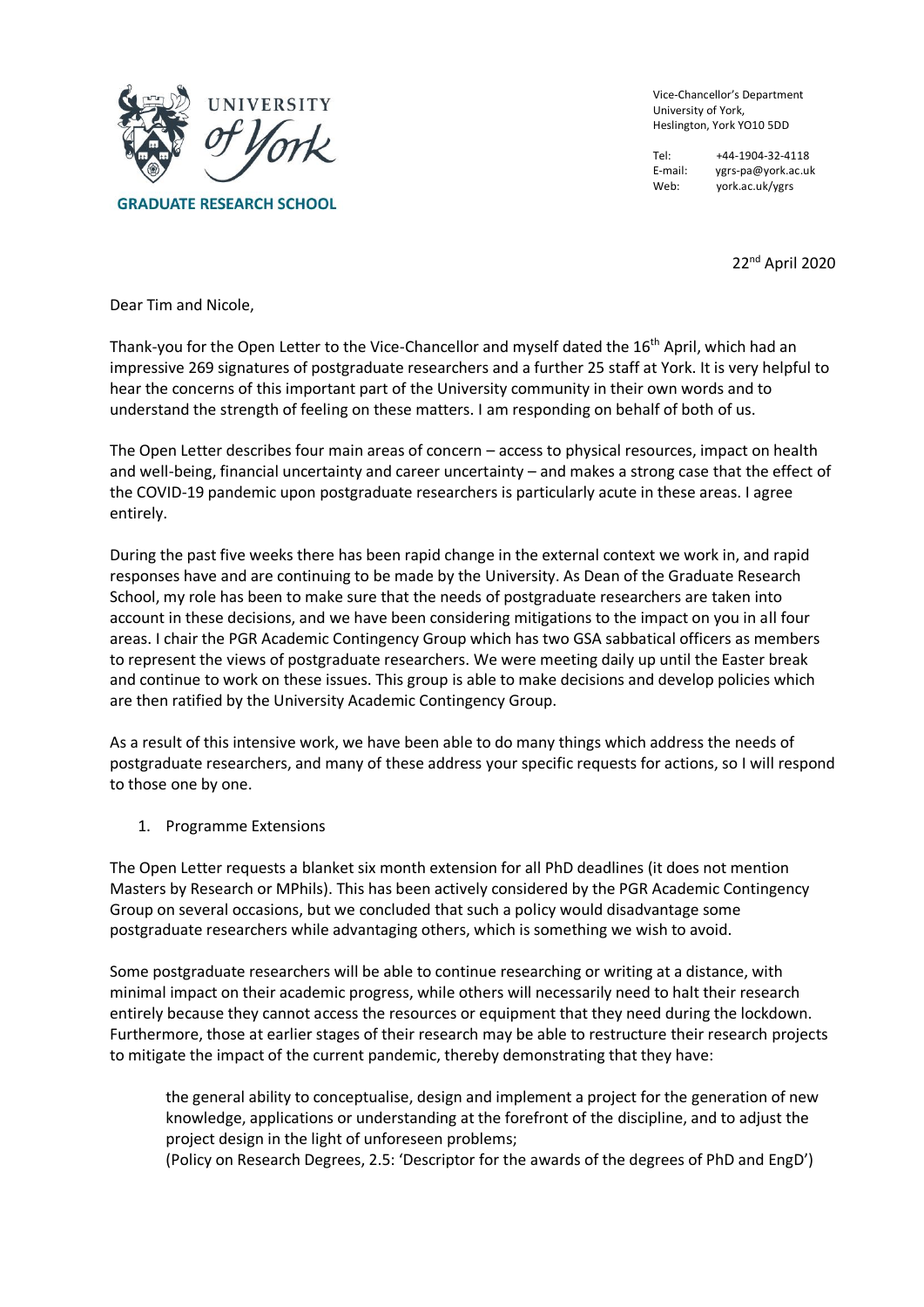Thus, whether or not a postgraduate researcher can continue at a distance, or mitigate the impact, will depend on the nature of their individual project, their circumstances more generally, and the availability of their supervisor(s); and so we believe consideration of extensions should proceed on an individual basis. A further factor is that, for all extension requests, the period of extension granted needs to reflect the period of the impact of the exceptional circumstances which necessitated the request. We are not yet in a position where we can determine the duration of impact of the COVID-19 pandemic, and so the duration of any blanket extension would necessarily be arbitrary.

For these reasons, the University has taken the decision to review programme extensions on a case-bycase basis. We have consulted widely across the sector to ensure we are not out of line on this decision.

However, we readily acknowledge that the impact of the pandemic will be causing particular anxiety for those with imminent deadlines, while the current circumstances render obtaining evidence to support extension applications much more challenging, and we have already anticipated and implemented changes to address these concerns. On 7<sup>th</sup> April, we introduced a streamlined extension request process, and reduced the evidence requirements, where extensions relate to the COVID-19 pandemic. We have also implemented changes in order to be able to speed up decision-making on extension requests. Full details are available on the [PGR COVID-19 FAQ web page.](https://coronavirus.york.ac.uk/for-students/for-pg-researchers#h.p_eTplbqi3Cect) With these measures, we believe we can alleviate postgraduate researchers' anxieties while recognising the need to review individual circumstances through a light-touch application process and expedited decision-making.

The Letter thanks us for the changes to the progression Policy which were implemented in March. I am delighted that these changes are helping postgraduate researchers in this difficult time. The rapid takeup of the revised process for requesting extensions suggests that this, too, will have a positive impact.

2. Discussions with funding bodies

We have been and continue to engage with bodies which fund our postgraduate researchers. As you know, UKRI and the Wellcome Trust made announcements on the 9<sup>th</sup> April about funding extensions and I wrote to all postgraduate researchers about this on the 10<sup>th</sup> April. We have since then been working hard on modelling this while seeking greater clarification from UKRI about the details of what they are proposing. We hope to be able to make further announcements next week.

We are engaging with other funders as well, both within the UK and internationally, to find out what their plans are for funding extensions and to present the case for generosity and compassion. We are particularly concerned that there are a large range of funders for our postgraduate researchers and there is a risk of very varied responses to the situation, creating unfortunate inequities. For this reason we are lobbying for a consistent approach through recognised bodies such as the Russell Group and Universities UK.

Internally, one of our first responses to the pandemic was to make changes to the Student Support Fund, opening it to postgraduate researchers who are under examination and allowing those in their continuation period ('writing up') to apply for the maximum £3,000. Full details are available on the [PGR](https://coronavirus.york.ac.uk/for-students/for-pg-researchers#h.p_eTplbqi3Cect)  [COVID-19 FAQ web page.](https://coronavirus.york.ac.uk/for-students/for-pg-researchers#h.p_eTplbqi3Cect)

3. Continuation and Library fees

Continuation fees (currently £330) are charged where a postgraduate researcher enters their continuation year, or any additional year thereafter (e.g. due to an extension). This fee is a contribution to the costs of providing access to University resources - including email, online resources, software packages, the Library, and staff time - during a period when you are not otherwise paying fees. If you submit within the first three months of your continuation year, this is refunded.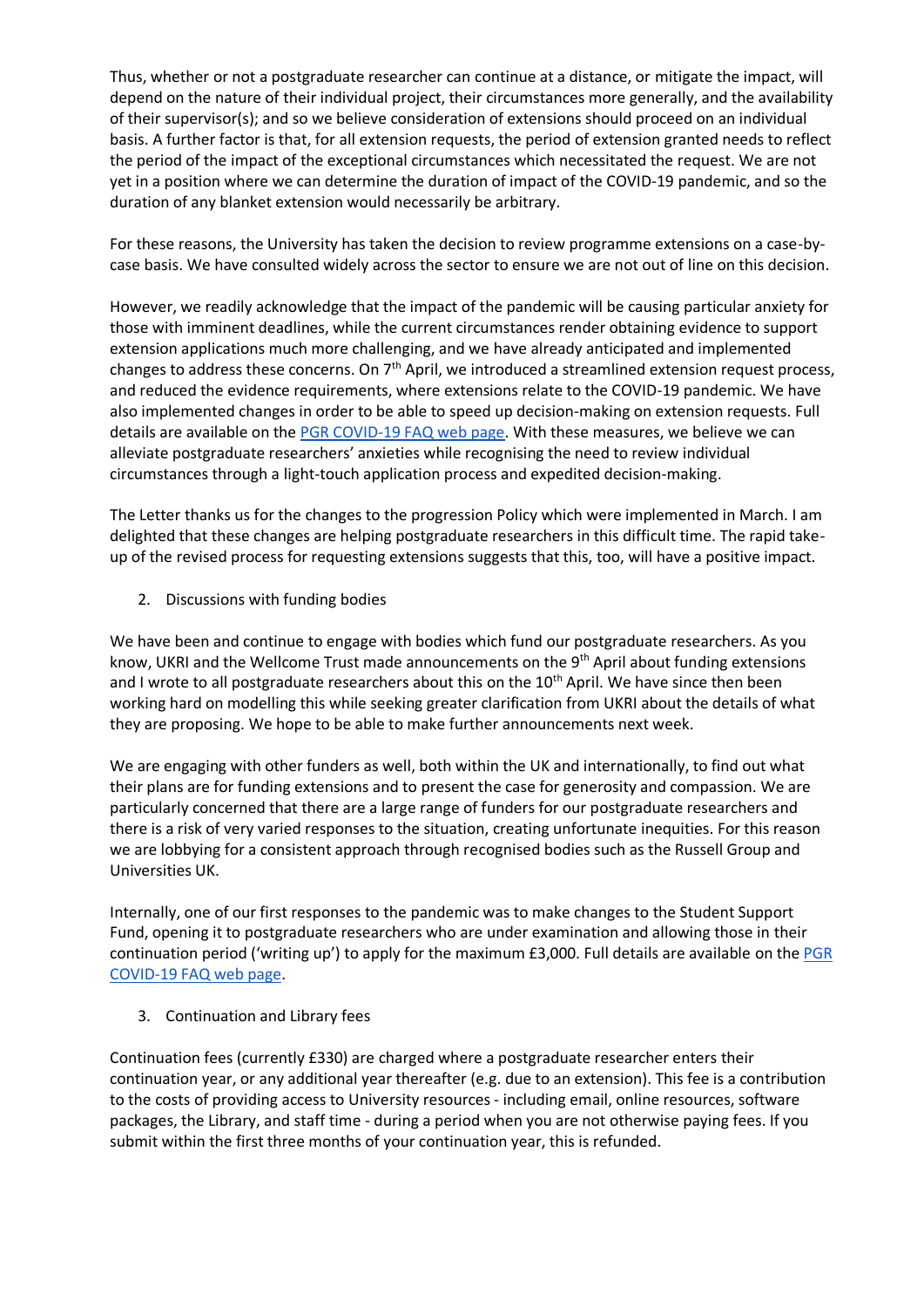I have asked the PGR Academic Contingency Group to look into a means of ensuring that no one gets charged a continuation fee which they have become liable for because of the impact of the COVID-19 pandemic. We will circulate further information on any alterations to continuation fees as it becomes available, via the York Graduate School newsletter, [blog,](https://blogs.york.ac.uk/research-student-community/) and the [PGR COVID-19 FAQ page.](https://coronavirus.york.ac.uk/for-students/for-pg-researchers) In the meantime, it seems important to highlight that it is already the case that, where a postgraduate researcher enters an additional continuation period as a result of an extension, and that extension is for three months or less, a continuation fee is not charged.

With respect to Library fees, the Library has already made provisions in this area and you can read about them here: [https://subjectguides.york.ac.uk/coronavirus/students.](https://subjectguides.york.ac.uk/coronavirus/students) In particular, the Library is no longer charging fines for overdue books, has waived all fines accrued after  $9<sup>th</sup>$  March, and has set all loans to automatically renew. No decision has yet been taken about Library fines in the longer term and your concerns will be passed to the University Librarian. Interlending requests have been free for several years and there are no plans to changethis. The Library will do its best to source all such requests electronically. They are also trialling a scheme to have books purchased and sent directly to your home address.

4. Online submissions and vivas

I am delighted to say that we made the decision last year to have e-submission of all theses for examination and this has been in place since September 2019. There is still a requirement to submit a hard-copy of the thesis for the Library, but during the pandemic that will be handled entirely by us and at no cost to yourselves. We hope to be able to move to e-only dissemination and archiving of theses within the next few months.

With respect to online vivas, it has been the case for several years that vivas may be conducted by video-conferencing, with approval from the Standing Committee on Assessment (SCA). In response to the COVID-19 pandemic, SCA gave blanket approval for vivas to take place online, so that permission does not need to be sought during the pandemic, providing clarity and avoiding delays around the arrangement of vivas. However, SCA and the Graduate Research School are conscious that an online viva does not suit everyone, and so there remains the option to postpone the viva until it can be held in person, without the need to apply for an extension from SCA; again, this is a blanket approval in response to these very exceptional times.

We are monitoring closely the impact and efficacy of conducting vivas online, and are planning to modify associated policies to make it easier to request an online viva in future. At this time, I can confirm that the blanket approval for online vivas remains in place until the campus is fully re-opened.

5. Remote working and supervision

It was already the case that postgraduate researchers had a great deal of flexibility over remote working and supervision, with very few absolute requirements for in person meetings (the most significant of which had been the viva, which we have now relaxed). We also have Distance Learning PhDs in several disciplines and will be developing more as quickly as we can.

However, the Open Letter is right to point out that there may have been a reluctance to make appropriate use of these options in the past and that this will have had particular impact upon disabled, mentally unwell and neurodiverse postgraduate researchers. Now that all staff are learning to work remotely and discovering effective use of technologies, we expect that reluctance to diminish and there to be a much greater use of remote working and accessible technologies after the pandemic has ended.

The Open Letter asks for a continuing commitment to implementing these measures and I am very happy to make that commitment now. As well as increasing flexibility in our policies, we will also seek to develop more guidance for remote working and training for staff. While the focus of your request was